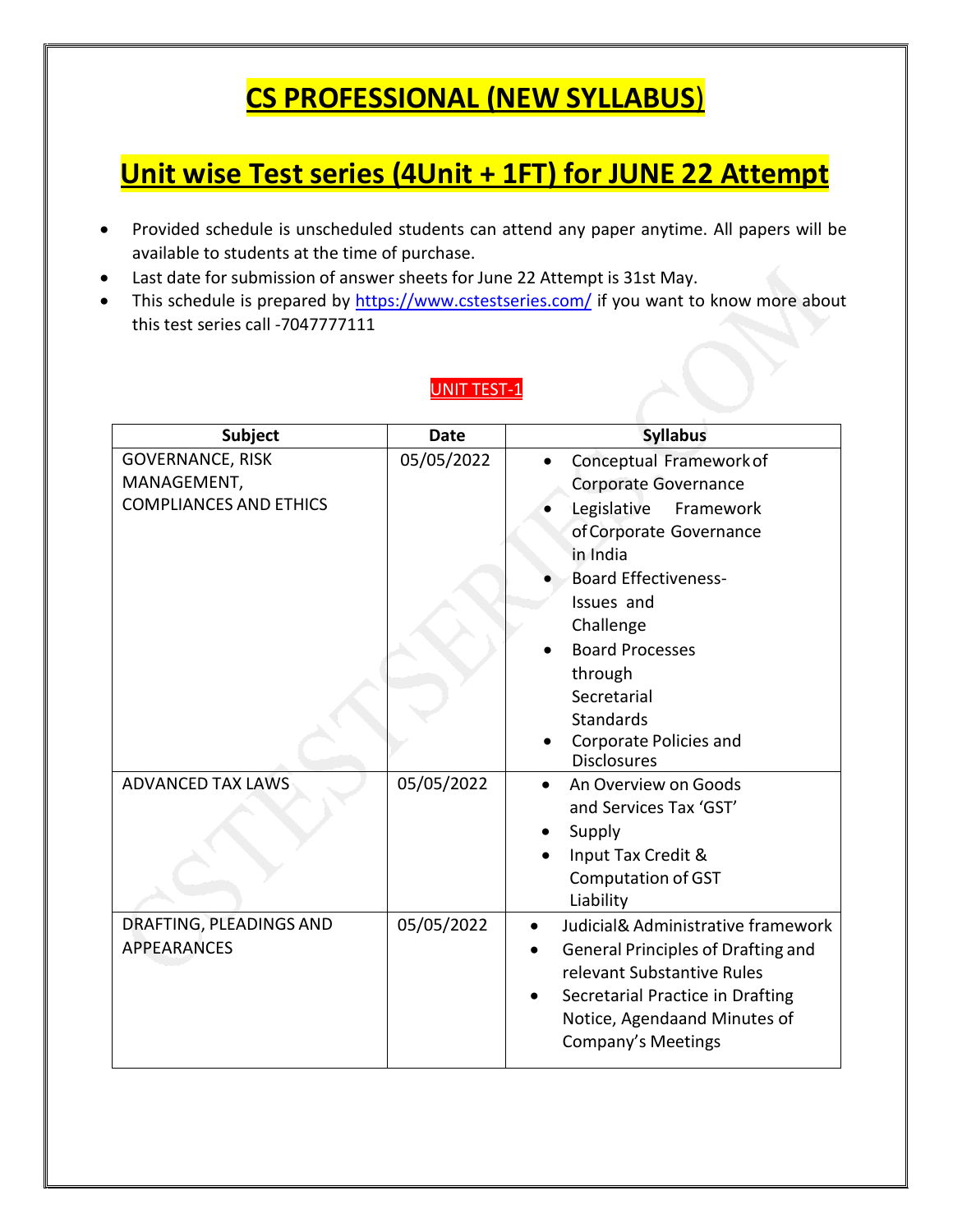| SECRETARIAL AUDIT,<br><b>COMPLIANCE MANAGEMENT</b><br><b>AND DUEDILIGENCE</b><br><b>CORPORATE</b><br>RESTRUCTURING, INSOLVENCY,<br><b>LIQUIDATION &amp; WINDING-UP</b>  | 05/05/2022<br>05/05/2022 | Compliance<br>Framework<br>Compliances<br>Entity wise<br><b>Activity wise</b><br>Sector wise<br><b>Industry Specific</b><br>State and Local applicable<br>laws<br>Documentation &<br>maintenance of records<br><b>Types of Corporate</b><br>Restructuring<br><b>Acquisition of Company/Business</b><br>Planning & Strategy<br>Process of M & A transactions<br>Documentation-Merger&<br>Amalgamation |
|-------------------------------------------------------------------------------------------------------------------------------------------------------------------------|--------------------------|------------------------------------------------------------------------------------------------------------------------------------------------------------------------------------------------------------------------------------------------------------------------------------------------------------------------------------------------------------------------------------------------------|
| <b>RESOLUTION OF CORPORATE</b><br>DISPUTES, NON-<br><b>COMPLIANCES &amp; REMEDIES</b><br><b>CORPORATE FUNDING &amp;</b><br><b>LISTINGS IN STOCK</b><br><b>EXCHANGES</b> | 06/05/2022<br>06/05/2022 | Shareholders' Democracy&<br>$\bullet$<br>Rights<br><b>Corporate Disputes</b><br>Indian Equity-Public Funding<br>$\bullet$<br>Indian Equity- Private funding<br>Indian equity- Non Fund based<br>$\bullet$<br>Debt Funding - Indian Fund Based<br>$\bullet$                                                                                                                                           |

#### **UNIT TEST-2**

| <b>Subject</b>                                                          | Date       | <b>Syllabus</b>                                                                                                                                                                                                                                                                          |
|-------------------------------------------------------------------------|------------|------------------------------------------------------------------------------------------------------------------------------------------------------------------------------------------------------------------------------------------------------------------------------------------|
| <b>GOVERNANCE, RISK</b><br>MANAGEMENT,<br><b>COMPLIANCES AND ETHICS</b> | 06/05/2022 | Accounting and Audit related<br>issues, RPTs and Vigil<br>Mechanism<br><b>Board Committees</b><br>Corporate Governance and<br><b>Shareholders Rights</b><br>Corporate Governance and<br><b>OtherStakeholders</b><br>Governance and Compliance Risk<br><b>Corporate Governance Forums</b> |
| <b>ADVANCED TAX LAWS</b>                                                | 06/05/2022 | Procedural Complianceunder GST<br>Demand and Recovery, Advance<br>Ruling, Appealsand Revision<br>Inspection, search, seizure,<br>offences & Penalties Compliance<br>rating, anti-profiteering, GST<br>practitioners, authorized                                                          |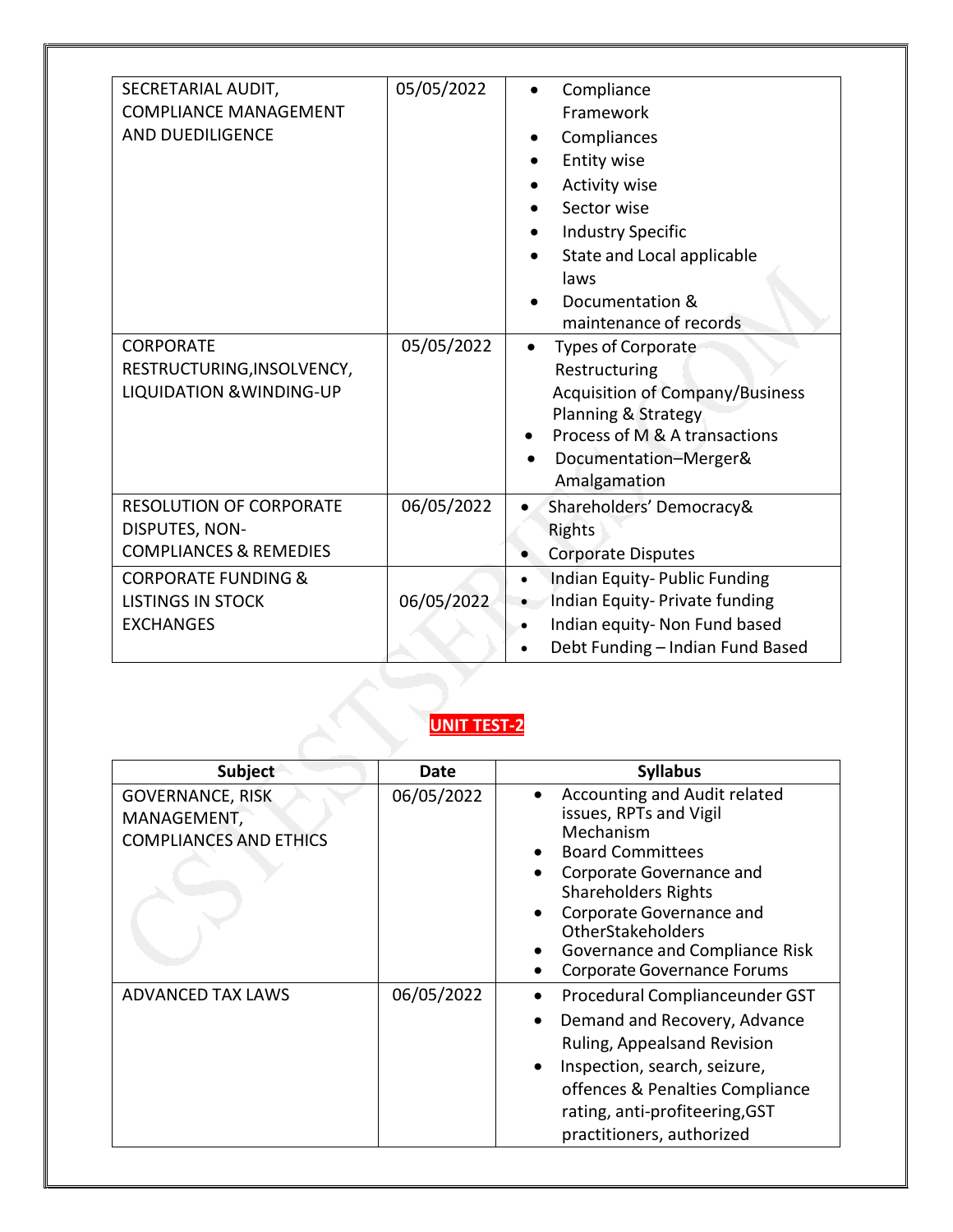|                                                                                |            | representative, professional<br>opportunities<br>Integrated Goods and Service<br>Tax(IGST)<br><b>Union Territory Goods and Service</b><br>tax(UTGST)<br><b>GST Compensation toStates</b><br>Industry/ Sector Specific Analysis                                                                                                                                                                                                                         |
|--------------------------------------------------------------------------------|------------|--------------------------------------------------------------------------------------------------------------------------------------------------------------------------------------------------------------------------------------------------------------------------------------------------------------------------------------------------------------------------------------------------------------------------------------------------------|
| DRAFTING, PLEADINGS AND<br><b>APPEARANCES</b>                                  | 06/05/2022 | Drafting and<br>$\bullet$<br><b>Conveyancing Relating</b><br>toVarious Deeds and<br>Documents(I)<br>Drafting and<br><b>Conveyancing Relating</b><br>to Various Deeds and<br>Documents (II) Pleadings                                                                                                                                                                                                                                                   |
| SECRETARIAL AUDIT,<br><b>COMPLIANCE MANAGEMENT</b><br>AND DUE DILIGENCE        | 07/05/2022 | Search and Status Report<br><b>KYC</b><br><b>Signing and Certification</b><br>Segment-wise Role of<br>CompanySecretaries<br><b>Audits</b>                                                                                                                                                                                                                                                                                                              |
| CORPORATE RESTRUCTURING,<br><b>INSOLVENCY, LIQUIDATION &amp;</b><br>WINDING-UP | 07/05/2022 | Valuation of Business and Assets for<br><b>Corporate Restructuring</b><br><b>Accounting in Corporate</b><br>Restructuring- Concept and<br><b>Accounting Treatment</b><br>Taxation & Stamp Dutyaspects of<br><b>Corporate Restructuring</b><br><b>Competition Act</b><br>Regulatory approvals ofscheme<br>Appearance before NCLT/NCLAT<br><b>Fast Track Mergers: Small</b><br>companies, Holding and wholly<br>owned companies<br>Cross Border Mergers. |
| <b>RESOLUTION OF CORPORATE</b><br>DISPUTES, NON-COMPLIANCES<br>& REMEDIES      | 07/05/2022 | Fraud under Companies Actand IPC<br>Misrepresentation&Malpractices<br><b>Regulatory Action</b>                                                                                                                                                                                                                                                                                                                                                         |
| <b>CORPORATE FUNDING &amp;</b><br><b>LISTINGS IN STOCK EXCHANGES</b>           | 07/05/2022 | Debt Funding - Indian Nonfund<br><b>Based</b><br>Foreign Funding - Instruments<br>&Institutions<br>Other Borrowings Tools Non-<br>Convertible Instruments-Non-                                                                                                                                                                                                                                                                                         |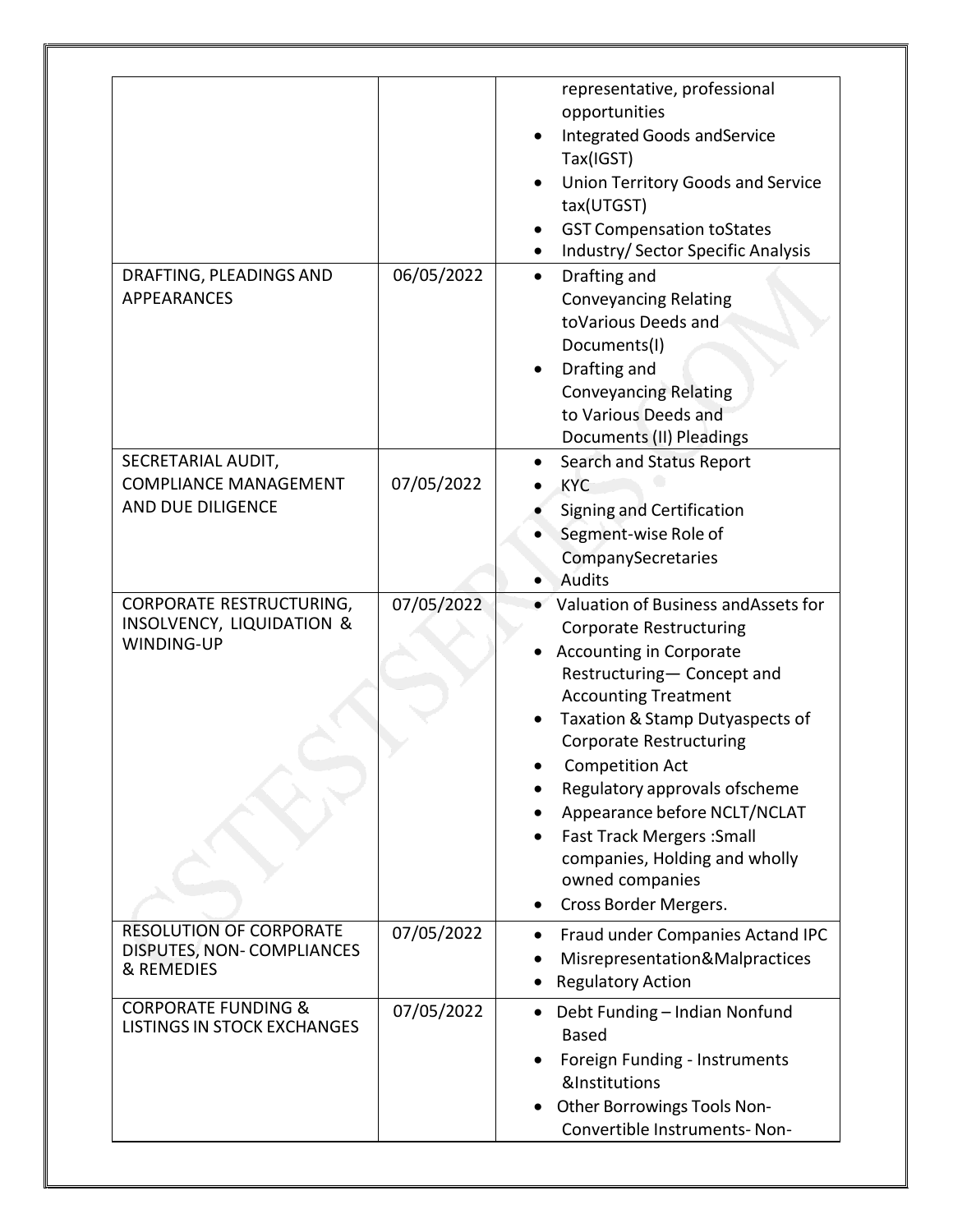### **UNIT TEST-3**

| <b>Subject</b>                                     | <b>Date</b> | <b>Syllabus</b>                                                      |
|----------------------------------------------------|-------------|----------------------------------------------------------------------|
| <b>GOVERNANCE, RISK</b><br>MANAGEMENT, COMPLIANCES | 08/05/2022  | <b>Risk Management</b>                                               |
| <b>AND ETHICS</b>                                  |             | <b>Internal Control</b>                                              |
| <b>ADVANCED TAX LAWS</b>                           | 08/05/2022  | <b>Custom Law</b><br>$\bullet$                                       |
| DRAFTING, PLEADINGS AND                            | 08/05/2022  | <b>Drafting</b><br>$\bullet$<br>and                                  |
| <b>APPEARANCES</b>                                 |             | Conveyancing Relating to                                             |
|                                                    |             | Various<br><b>Deeds</b><br>and                                       |
|                                                    |             | Documents(III)                                                       |
|                                                    |             | <b>Drafting</b><br>and                                               |
|                                                    |             | Conveyancing Relating to<br>Various<br><b>Deeds</b><br>and           |
|                                                    |             | Documents(IV)                                                        |
|                                                    |             | Drafting of Agreements                                               |
|                                                    |             | under the Companies                                                  |
|                                                    |             | Act:                                                                 |
| SECRETARIAL AUDIT,<br><b>COMPLIANCE MANAGEMENT</b> | 08/05/2022  | <b>Secretarial Audit</b>                                             |
| AND DUE DILIGENCE                                  |             | Internal Audit & Performance Audit                                   |
|                                                    |             | Concepts and Principles of<br><b>OtherAudits</b>                     |
|                                                    |             | Audit Engagement                                                     |
|                                                    |             | <b>Audit Principles and Techniques</b>                               |
|                                                    |             | <b>Audit Process and Documentation</b>                               |
| CORPORATE RESTRUCTURING,                           | 09/05/2022  | Insolvency<br>$\bullet$                                              |
| INSOLVENCY, LIQUIDATION &<br>WINDING-UP            |             | <b>Petition for Corporate</b><br><b>InsolvencyResolution Process</b> |
|                                                    |             | Role, Functions and Duties of                                        |
|                                                    |             | IP/IRP/RP                                                            |
|                                                    |             | <b>Resolution Strategies</b>                                         |
|                                                    |             | Convening and Conduct of                                             |
|                                                    |             | Meetings of Committee of<br>Creditors                                |
|                                                    |             | <b>Preparation &amp; Approval</b>                                    |
|                                                    |             | ofResolution Plan                                                    |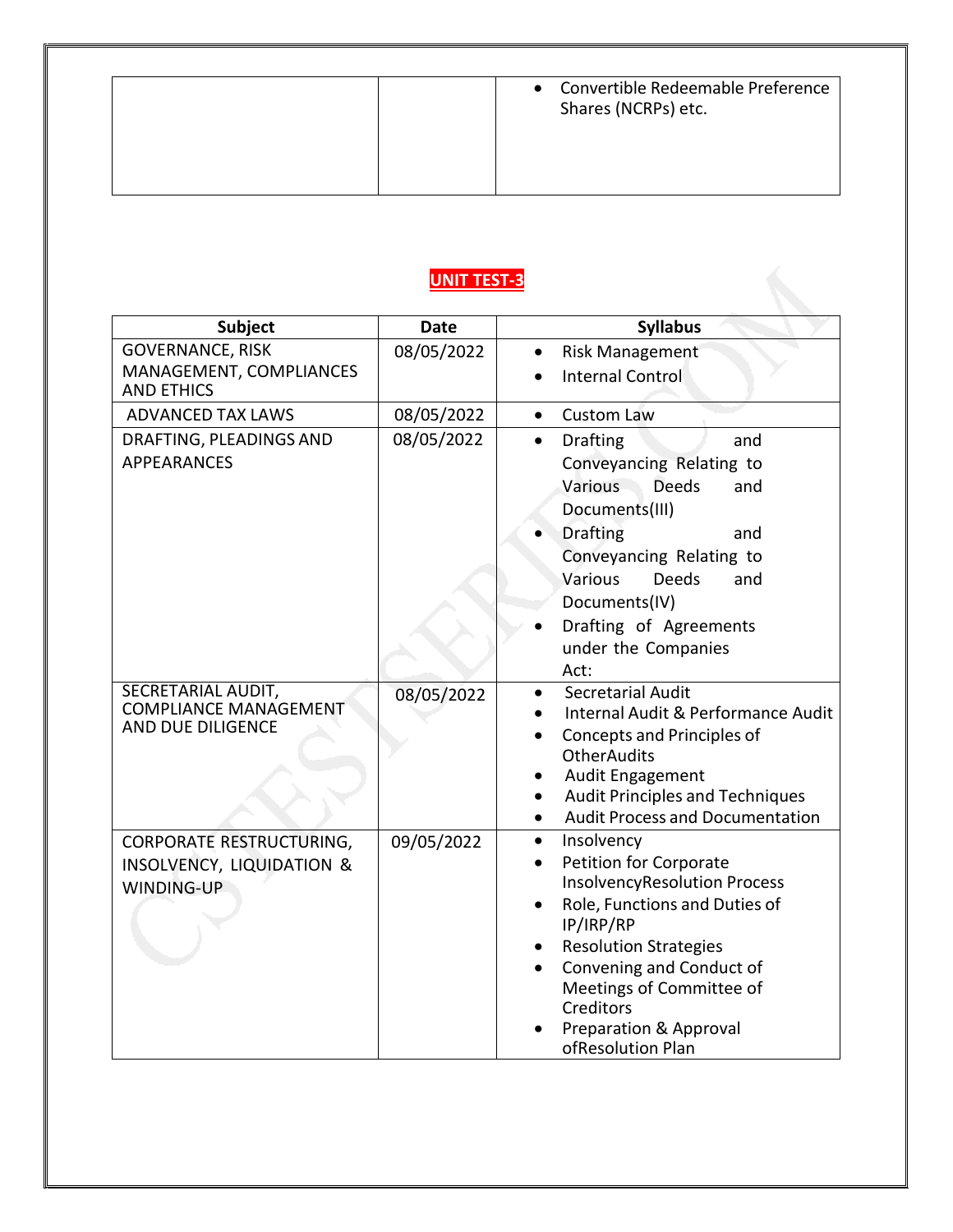| <b>RESOLUTION OF CORPORATE</b><br>DISPUTES, NON-COMPLIANCES<br>& REMEDIES | 09/05/2022 | Defaults,<br>Adjudication,<br>$\bullet$<br>Prosecutions and penalties under<br>the Companies Act, Securities Laws,<br>COFEPOSA,<br>FEMA,<br>Money<br>Laundering, Competition<br>Act,<br>Labour Laws & Tax Laws<br>Fines, Penalties and Punishments<br>under various laws<br>Relief and Remedies |
|---------------------------------------------------------------------------|------------|-------------------------------------------------------------------------------------------------------------------------------------------------------------------------------------------------------------------------------------------------------------------------------------------------|
| <b>CORPORATE FUNDING &amp;</b><br>LISTINGS IN STOCK EXCHANGES             | 09/05/2022 | Securitization<br>Listing-Indian Stock Exchanges<br><b>International Listing</b>                                                                                                                                                                                                                |

#### **UNIIT TEST-4**

| Subject                                                                       | <b>Date</b> | <b>Syllabus</b>                                                                                                                                                                                                                                                                          |
|-------------------------------------------------------------------------------|-------------|------------------------------------------------------------------------------------------------------------------------------------------------------------------------------------------------------------------------------------------------------------------------------------------|
| <b>GOVERNANCE, RISK</b><br>MANAGEMENT,<br><b>COMPLIANCES AND ETHICS</b>       | 09/05/2022  | Reporting<br><b>Ethics and Business</b><br>Sustainability and Corporate<br>SocialResponsibility<br>Anti-Corruption and Anti-Bribery<br>Laws in India                                                                                                                                     |
| <b>ADVANCED TAX LAWS</b>                                                      | 09/05/2022  | Direct and International Tax<br>$\bullet$                                                                                                                                                                                                                                                |
| DRAFTING, PLEADINGS AND<br><b>APPEARANCES</b>                                 | 10/05/2022  | Pleadings<br>Art of writing opinions<br>Appearances' &art of advocacy                                                                                                                                                                                                                    |
| SECRETARIAL AUDIT,<br><b>COMPLIANCE MANAGEMENT</b><br>AND DUE DILIGENCE       | 10/05/2022  | Forming an Opinion & Reporting<br>$\bullet$<br>Secretarial Audit-Fraud<br>detection & Reporting<br><b>Quality Review</b><br>Values Ethics and<br>ProfessionalConduct<br>Due Diligence<br>Due Diligence Impact<br><b>Assessment of Non</b><br><b>Compliancesand Reporting</b><br>thereof. |
| <b>CORPORATE</b><br>RESTRUCTURING,<br>INSOLVENCY, LIQUIDATION<br>& WINDING-UP | 11/05/2022  | Individual/ Firm In solvency<br><b>Fresh Start Process</b><br>Debt Recovery & SARFAESI<br>Cross Border In solvency<br>Liquidation on or after failing of RP<br><b>Voluntary Liquidation</b><br>Winding-up by Tribunal under<br>theCompanies Act, 2013                                    |